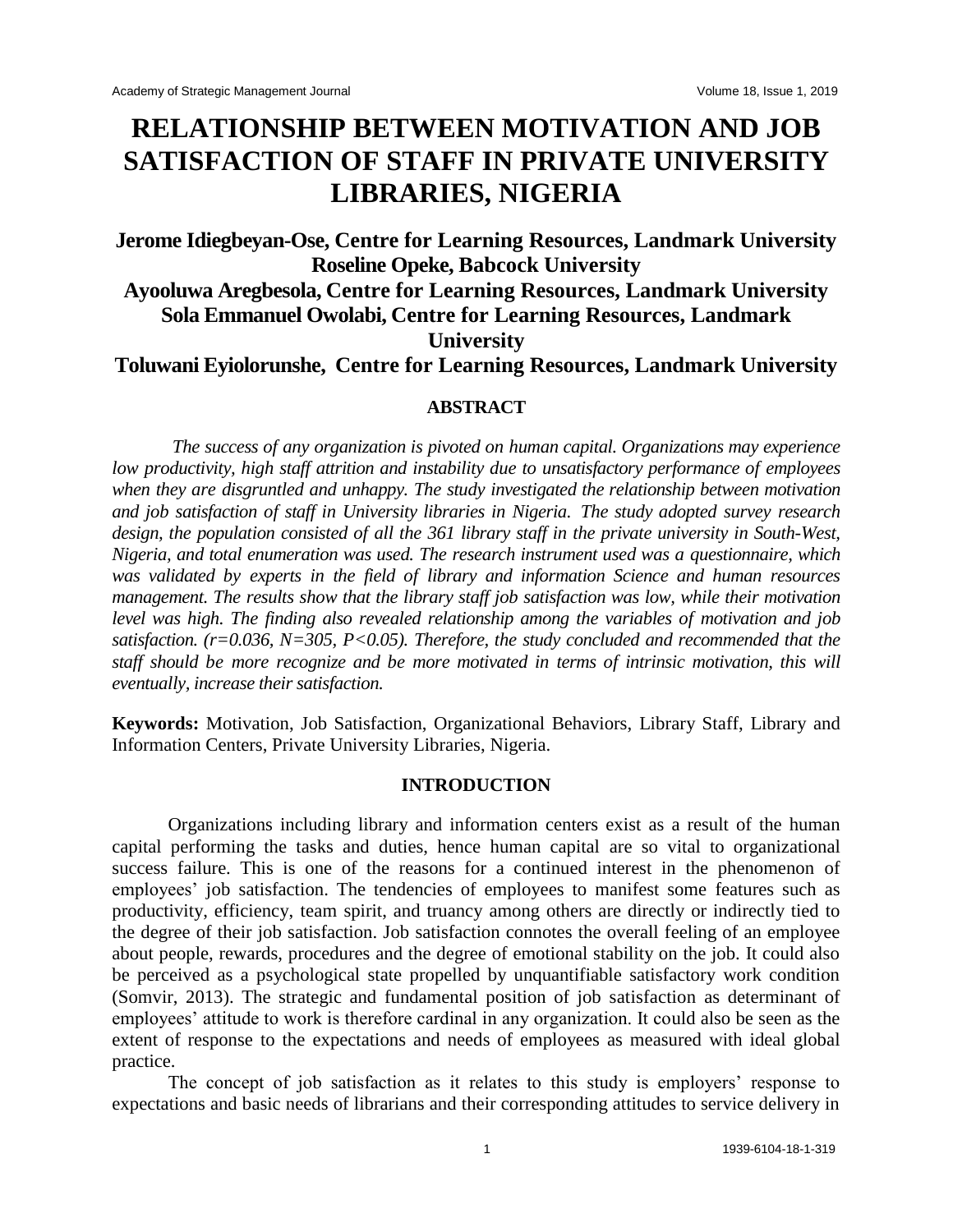the library. It can be gathered from the foregoing, that employees' job satisfaction in any organization to a large extent determines the growth and development of such organization.

A fundamental factor that can enhance job satisfaction of workers is associated with motivation. When organizations motivate employees, there is every tendency that employees will cooperate and buy-in or embrace the organization irrespective of the texture. Motivation is a force that drives person to action and performance. The level of motivation that employees receive from their employers could correlate with their satisfaction and turnover intention. It is both intrinsic and extrinsic forces that drive or push individuals to work; it enables the individual to push harder and leading to high performance and organizational productivity. Motivation has the tendency to energize, arouse, direct, and sustain behaviour and performance; in other words, it is the force that propels an employee into achievement of goal. According to Luthans (Olusegun, 2012), the major inspiration for employees is motivation which engenders fulfillment and job dedication and at the same time increases job satisfaction in organizations/library and information centers.

#### **Statement of the Problem**

Achieving the organizational goal of any library revolves around human capital. This is why organizations should take utmost attention to the human capital. The culture of any organization may have significant influence on staff intention to leave or remain in any organization. Organizational cultures that are not human friendly may lead to staff intention to quit the organization. Researches revealed that the rate of turnover intention of library staff in university libraries is high (Olusegun, 2012). This eventually will affect the organizational functions and services negatively, for example the negative effect of staff turnover such as cost of replacing the staff, training need, loss of investment on the staff, and it will also slow down the work process in the organization's including library and information centres. This is a disturbing phenomenon. Granting that some scholars like Rizqi & Ridwan (2015); Saeed et al. (2014) investigated the correlation between motivation and job satisfaction, most of these investigations were carried out outside Africa. Therefore, there is need to investigate the case of Nigeria.

# **Objective of the Study**

The general objective of the study is to investigate the Nexus between Motivation and Job Satisfaction of Library Staff in Nigeria. The specific objectives are to:

- 1. Find out the level of job satisfaction of library staff in the libraries under study.
- 2. Establish the level of motivation of library staff in the libraries under study.
- 3. Determine the relationship between staff motivation and job satisfaction of library staff in the libraries under study.

#### **Research Questions**

- 1. What is the degree of job satisfaction of library staff in private university libraries in South-West Nigeria?
- 2. What is the level of motivation of library staff in the selected libraries in South-West, Nigeria?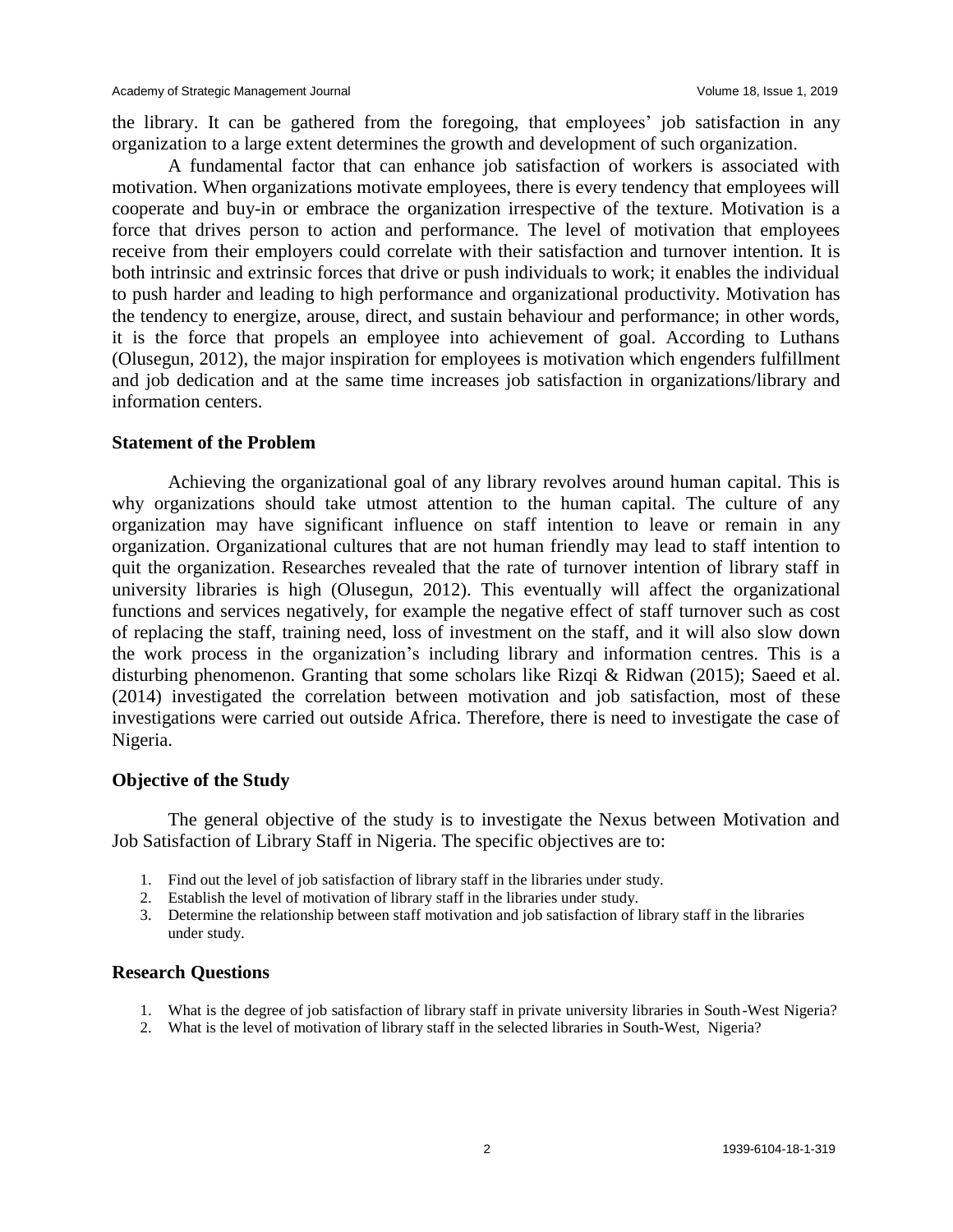#### **Hypothesis**

 *H1: There is no significant relationship between staff motivation and job satisfaction among the library staff in the university under study.*

#### **REVIEW OF LITERATURE**

Motivation can be defined as the readiness to use higher levels of effort toward organizational goals, and at the same time achieving individual needs. The concept of motivation is focused on energizing, propelling, stimulating individuals towards behavioural change to achieve fulfillment of goals and objectives of an organization, so as to achieve higher productivity and satisfaction of employees (Amaanda, 2011; Saka & Salman, 2014). Motivation as a word is etymologically Latin, "*mover*" connoting "*to move*" (Machara & Jain, 2016).

Olusegun (2012) conceptualized motivation as the capability to cause behavioural change. The author further stated that motivation is a force that induces actions that are favorable to achieving specific goals. The author concluded that motivation can be intrinsic or extrinsic.

According to Ogunrombi & Elogie (2015), motivation is whatsoever is required to push employees to perform by gratifying or satisfying to their needs. They further pointed out that several definitions of motivation have some words in common such as aspiration, needs, requests, aims, goals, wants, inducements among others. Motivation of librarians plays an important role in library and information centers. Generally, motivated librarians are more likely to be satisfied and at the same time productive in organizations. It is a fact that motivation of librarians in academic libraries is vital to research, learning and teaching in the university as a whole.

Furthermore, it is believed that motivation is among crucial elements that lead one to his/her goals. It is the willpower with a kind of enthusiasm that leads one to continue to attain greater heights. (Intrinsic motivation) or external (extrinsic motivation) source (Singh & Tiwari, 2011). This forces or drives the individual to press forward towards the actualization of individual's or organizational goals and objectives. Amune (2014) affirmed that an enabling and comfortable environment could be created by librarians when they are motivated and satisfied. Motivated librarians could be satisfied and consequently, become more productive in organizations. They are more likely to render value-added functions and services to library users.

Several factors could motivate library personnel to press or push harder to achieve individual or organizational goals. Studies have shown that factors such as good and competitive salary, good working condition, recognition for work done, regular promotion, regular incentives, participation in decision making, feedback, cohesive work teams among others are factors that enhance motivation of employees. Also, Saka & Salman (2014); Boluade (2004) asserted that the extent of motivation is directly proportionate to the degree of job satisfaction among workers; and that hard-working staff members that are not motivated would develop undesirable behaviours at their jobs, the superiors and colleagues. In discussing the factors that increase the level of motivation in institutions such as library and information centers, Kolawole et al. (2015) enumerated work arrangements, training and other professional growth opportunities, competitive salary and opportunities for promotion among others as determinants of employees' motivation in organizations.

Literature has shown that motivation of employee in library and information centers are of two types intrinsic (internal) and extrinsic (external). Intrinsic motivation is the drive or the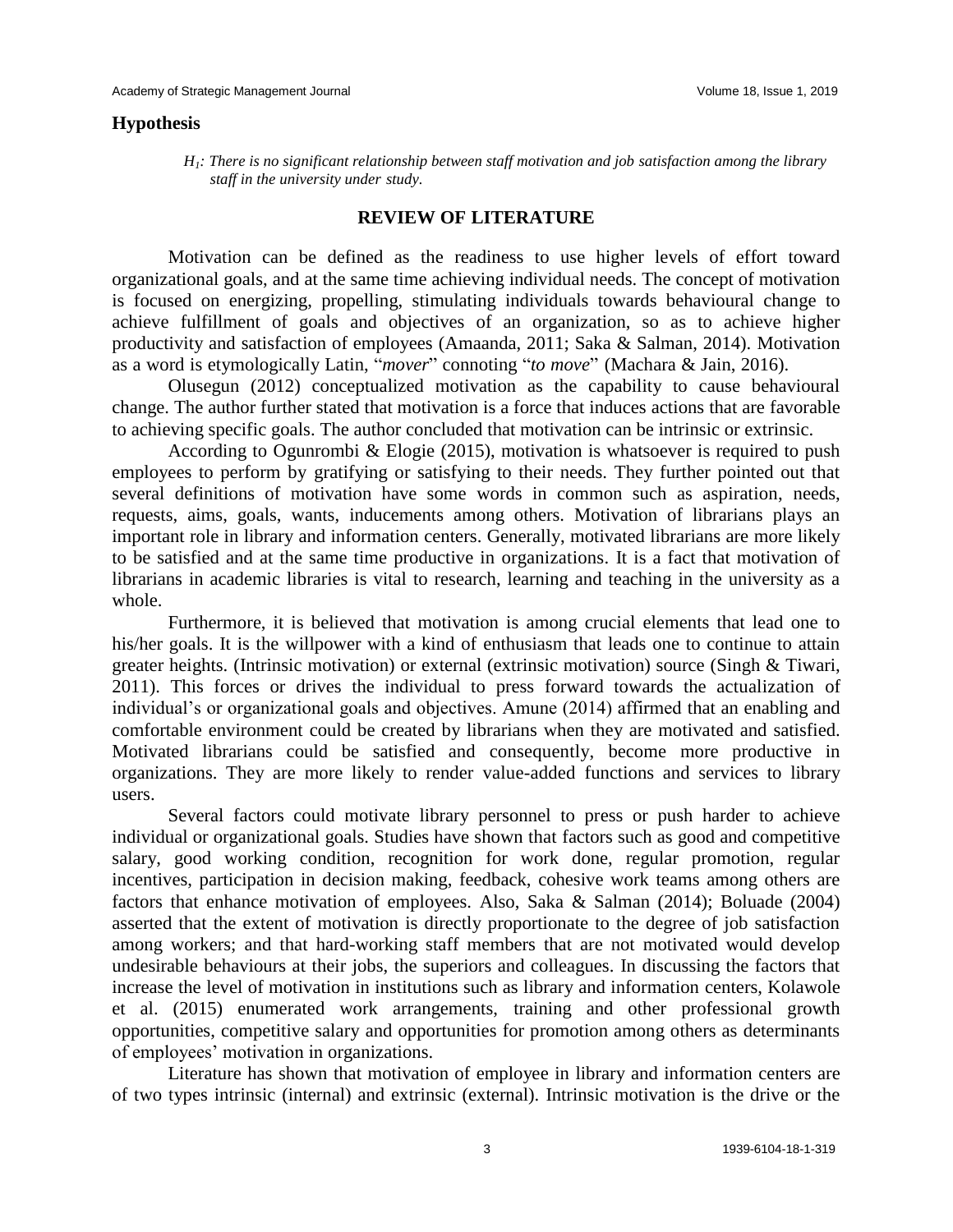force that comes from within the individual, such as achievement; while extrinsic motivation is that force that is from external, that is, motivation that is associated with rewards such as salary, promotion, good working environment, incentives among others. Motivation could be seen as the incentive that influences the willingness of employee to carry out a specific task with positive disposition. The feeling of pleasure, interest and enjoyment derived from motivation is referred to as intrinsic motivation while extrinsic motivation is described by reinforcement contingencies or moral boosters (Court, 2012; Gillet et al., 2012; Lai, 2011; Idiegbeyan-ose, 2018).

Scholars such as Saka & Salman (2014), Etubi & Ikekhai (2007), are of the view that motivation could also be seen as the use of various methods to move workers to action. The stimulant of the positive attitude exhibited by an employee is referred to as motivation. It is the gift or incentive to a junior staff by superior or leader e.g. wage, raise, condition of service (Akanbi, 2011). Machara & Jain (2016) investigated the impact of motivation on job satisfaction., some of the respondents' comments indicated that there is no electronic database for tracking library resources hence it is difficult to serve customers efficiently and effectively and that this gives the customers a wrong impression that librarians do not know their job as they fail to give customers the location of the book without referring them to the card catalogue as a result it causes the librarians low self-esteem; the findings also reveal that librarians are also demotivated because of lack career prospects in the organization; there are few training programmes in place and little room for promotion. Motivation is an ingredient that increases staff level of job satisfaction.

Job satisfaction refers to employee's satisfaction with the general work characteristics and it affects the morale of workers. It also relates to the expectations of an employee on the job, the degree of happiness derived from the condition of service. Employee satisfaction is major among several factors that determine the effectiveness of an organization. Employee satisfaction is primary to organizations that are effective (Ademodi & Akintomide, 2015; Benrazavi & Silong, 2013; Bhatti & Qureshi, 2007; Bibi et al., 2012; Bockerman & Ilmakunnas, 2012; Dauda et al., 2013; Maithili & Navaneethakrishnan, 2014; Parvin & Kabir, 2011; Sageer et al., 2012; Yaya et al., 2016; Idiegbeyan-ose et al., 2018).

Uddin et al. (2016) pointed out that some authors have defined job satisfaction in different ways, defining work satisfaction as feelings of workers about their jobs and several job functions. It is crucial in everyday life, because organizations in which people work have significant impact on their staff and some of those impacts reflect on the feelings of staff about their job. Singh et al. (2011) pointed out that this feeling may affect their performance, turnover intention and, in turn this affects the librarian's services to users in library and information centres.

The attitudes of employees based on their perceptions and job demands could be referred to as job satisfaction. It could be seen as the positive or negative response which could be used to evaluate the level of satisfaction enjoyed by employees (Adeoye & Fields, 2014; Aydogdu & Asikgil, 2011; Chuks-Ibe & Ozioko, 2014; Idiegbeyan-ose et al., 2018).

In a study by Tella et al. (2007) reported that work motivation, job satisfaction and organizational commitment of library personnel in Nigeria are directly correlated with perceived motivation, job satisfaction and commitment. This implies that job satisfaction will determine employee commitment in organization.

# **Motivation and Job Satisfaction of Librarians**

Motivation which is a drive or push that energizes the individual to work harder and at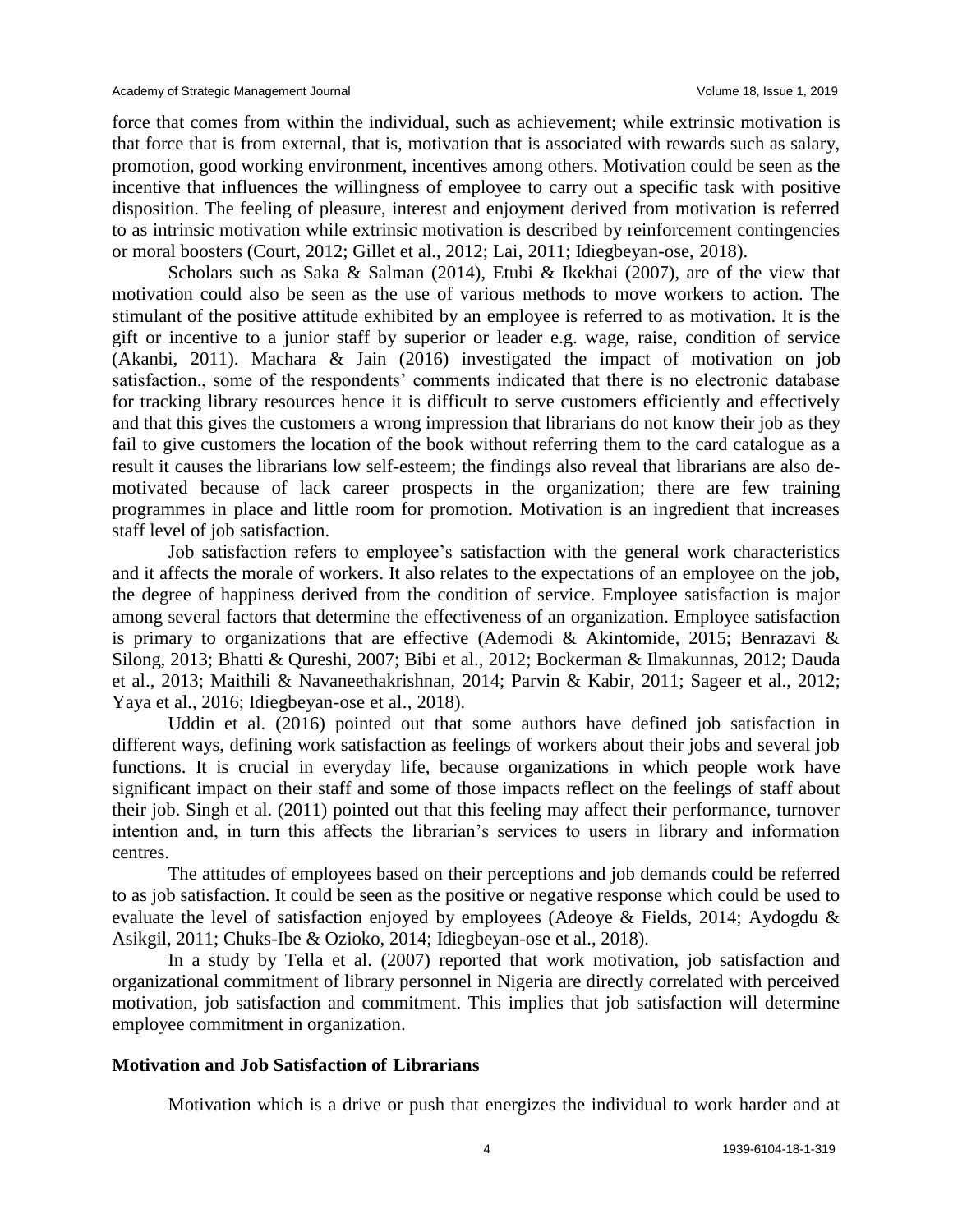the same time be satisfied with the job has been proved to have significant effect on job satisfaction of librarians. It is true that motivated librarians are more likely to be satisfied with their job, and this, in turn, will have effect on the librarians' achievement, performance and organizational success.

A school of organizational psychologists consider satisfaction to be the final result of the motivation. The implication of this is that a highly motivated employee is said to contribute more in order to achieve organizational goals and in turn is satisfied with his or her achievements/rewards from doing so; hence motivation of employee is highly related to job satisfaction (Ahmad et al., 2014; Ajala, 2012; Babalola & Nwalo, 2013; Bhatnegar, 2014; Lamptey et al., 2013; Kian et al., 2014; Khan & Parveen, 2014; Lamptey et al., 2013; Yaya et al., 2016; Idiegbeyan-ose, 2018).

Most of the empirical studies found motivation and job satisfaction to be positively correlated, while hostile work environment is seen as a demotivational factor in the work place (Babalola & Nwalo, 2013; Kian et al., 2014; Oni-Ojo et al., 2015).

Adeoye & Fields (2014) conducted a study on compensation management and employee job satisfaction in Nigeria; they discovered that compensation management affect job satisfaction (motivation,) financial compensation and non-financial compensation and employees' job satisfaction. This implies that both financial motivation such as salary, regular promotion and other fringe benefits and non-financial motivation such as good working environment, recognition among others are important factors in determining the job satisfaction of librarians.

Jehanzeb et al. (2012) investigated the impact of rewards and motivation on job satisfaction in Saudi Arabia with 568 employees participating in the study, through questionnaire as the instrument for data collection. The researchers used regression analysis to conduct the research so as to test the relationship between rewards, motivation and job satisfaction. The findings revealed that rewards have positive significance on motivation, and that motivation is positively related to the job satisfaction, and that rewards have a positive significant effect on job satisfaction.

Jain (2013) buttressed that adequate training can motivate librarians as they are able to adapt in the twenty-first century environment and acquire new roles including digital content mangers, web designers, networkers and knowledge brokers. The author further pointed out that for the librarians to acquire these new skills they should be continuously trained and have computer literacy skills and that if they provided with this facilities and support, they will be motivated and at the same time satisfied with their job.

# **METHODOLOGY**

The study employed the survey research design of correlational type. Correlational research design assesses relationship between or among variables and does measurement of two or more variables. The study population was entire 361 library staff in the 27 private university libraries, south-west, Nigeria.

The study used total enumeration method. This implies that no sampling was used as the entire library staff of the investigated 27 private universities used for the study. Data for this study was collected through questionnaire.

The analysis of data collected was done using descriptive statistics for research questions 1-2, while the hypothesis was tested using Pearson Product Moment Correlation (PPMC); to verify the differences or relationships between two variables in the study.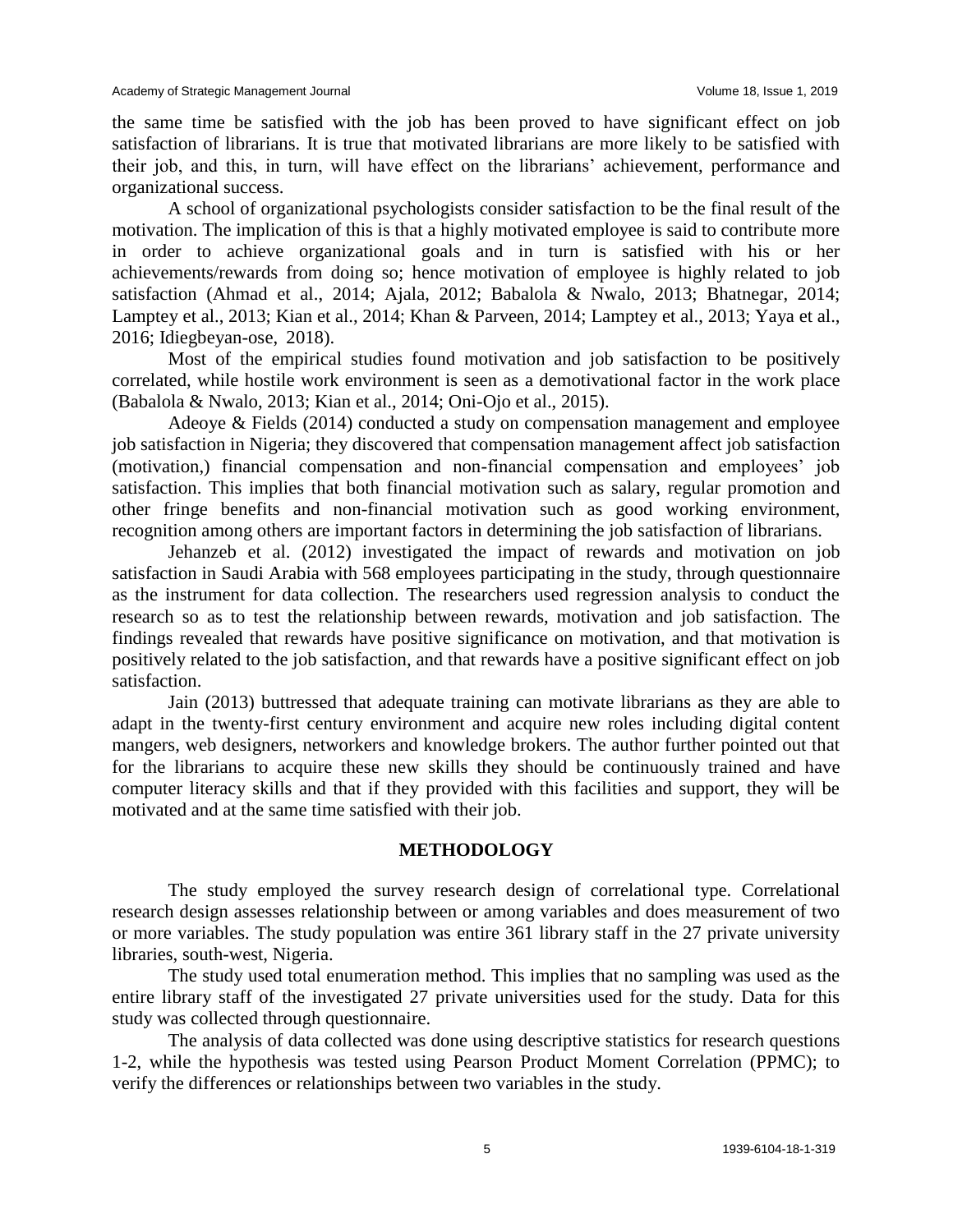# **RESULTS AND DISCUSSION**

# **Demographic Characteristics of Respondents**

Figures 1-4 show that more females (66%) than males (34%) with the largest percentage of respondents within the age group of 31-40 years which accounted for (72%) of the respondents, participated in the study. Most of the respondents (50%) have worked in the library between 6-10 years and are mostly Library assistants (43%).



**FIGURE 2 AGE OF RESPONDENTS**



**FIGURE 3 DESIGNATION OF THE RESPONDENTS**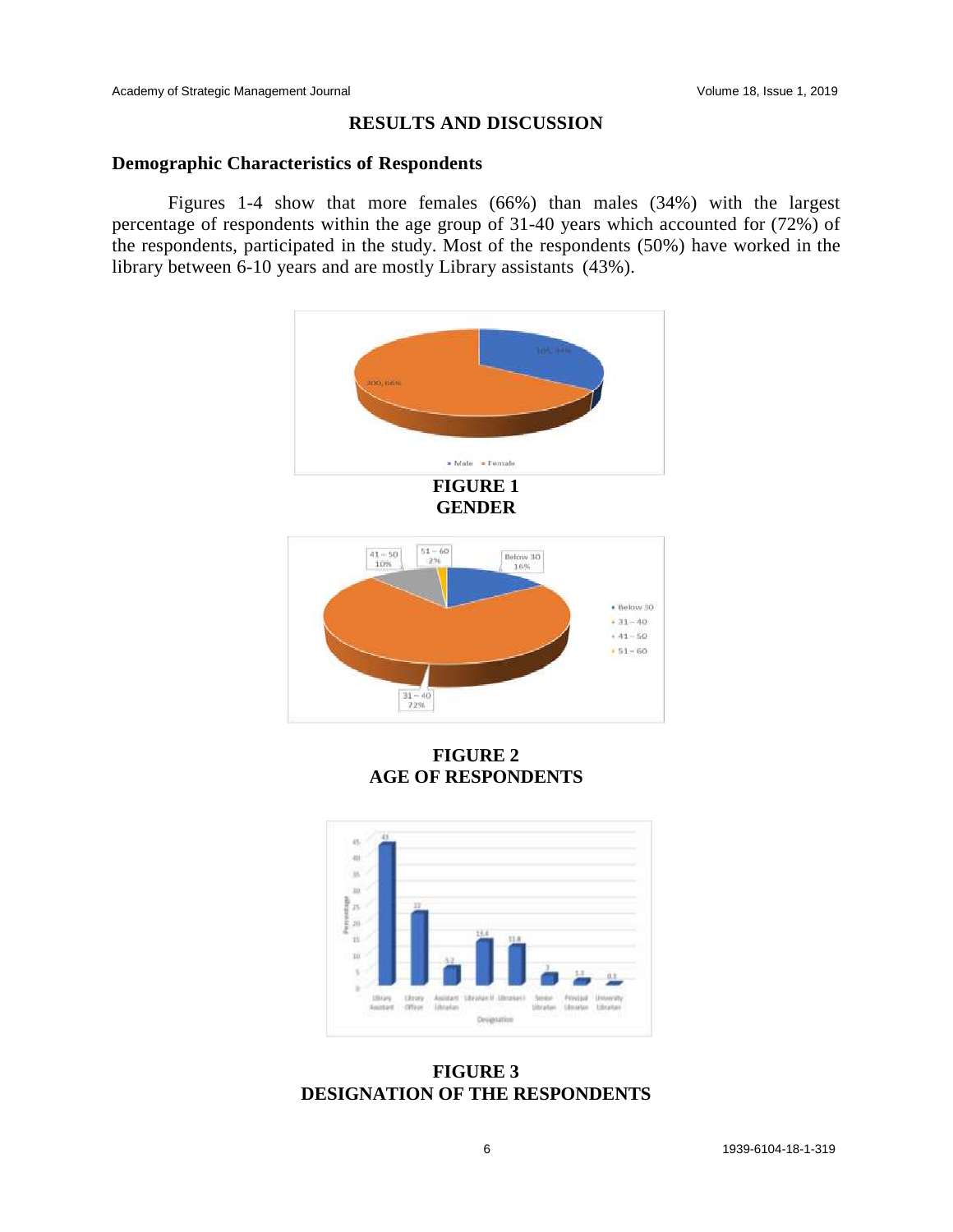

**FIGURE 4 LENGTH OF SERVICE**

# **Research Question 1:**

**What is the level of job satisfaction of library staff in private university libraries in South-West Nigeria?**

| Table 1                                                    |                |                |          |                  |      |       |      |  |  |  |
|------------------------------------------------------------|----------------|----------------|----------|------------------|------|-------|------|--|--|--|
| LEVEL OF JOB SATISFACTION OF THE RESPONDENTS               |                |                |          |                  |      |       |      |  |  |  |
| <b>Statement</b>                                           | VH             | $\bf H$        | L        | VL               | M    | SD    | AM   |  |  |  |
|                                                            | (%)            | (%)            | (%)      | (%)              |      |       |      |  |  |  |
| <b>Promotion</b>                                           |                |                |          |                  |      |       |      |  |  |  |
| My promotion is regular                                    | 126            | 159            | $\Omega$ | 20               | 3.28 | (.77) |      |  |  |  |
|                                                            | (41)           | (52)           | (0)      | (7)              |      |       |      |  |  |  |
| My immediate boss is interested in my career progress      | 109            | 139            | 57       | $\mathbf{0}$     | 3.17 | (.72) |      |  |  |  |
|                                                            | (36)           | (46)           | (19)     | (0)              |      |       |      |  |  |  |
| My boss recommends me for promotion regularly              | 16             | $\overline{4}$ | 109      | $\overline{176}$ | 1.54 | (.77) |      |  |  |  |
|                                                            | (5)            | (1)            | (36)     | (58)             |      |       |      |  |  |  |
| My promotion corresponds with the level of my input in the | 12             | $\theta$       | 153      | 140              | 1.62 | (.69) | 2.57 |  |  |  |
| library                                                    | (4)            | (0)            | (50)     | (46)             |      |       |      |  |  |  |
| My promotion boosts the level of my job performance        | 141            | 122            | 9        | 33               | 3.22 | (.94) |      |  |  |  |
|                                                            | (46)           | (40)           | (3)      | (11)             |      |       |      |  |  |  |
| <b>Conducive Work Environment</b>                          |                |                |          |                  |      |       |      |  |  |  |
| My office is conducive for working                         | 16             | $\overline{0}$ | 131      | 158              | 1.59 | (.75) |      |  |  |  |
|                                                            | (5)            | (0)            | (43)     | (52)             |      |       |      |  |  |  |
| My workmates are friendly                                  | 155            | 109            | 15       | 26               | 3.29 | (.90) |      |  |  |  |
|                                                            | (51)           | (36)           | (5)      | (9)              |      |       |      |  |  |  |
| I am happy to go to work everyday                          | 59             | 135            | 111      | $\mathbf{0}$     | 2.83 | (.73) | 2.29 |  |  |  |
|                                                            | (19)           | (44)           | (36)     | (0)              |      |       |      |  |  |  |
| I have the resources I used to work effectively            | $\Omega$       | $\overline{4}$ | 132      | 169              | 1.46 | (.52) |      |  |  |  |
|                                                            | (0)            | (1)            | (43)     | (55)             |      |       |      |  |  |  |
| <b>Employee Recognition</b>                                |                |                |          |                  |      |       |      |  |  |  |
| My opinion on work issues is respected                     | $\mathbf{0}$   | $\overline{2}$ | 213      | 90               | 1.71 | (.47) |      |  |  |  |
|                                                            | (0)            | (1)            | (70)     | (30)             |      |       |      |  |  |  |
| I am allowed to use my initiative on the job               | $\theta$       | $\overline{c}$ | 166      | 137              | 1.56 | (.51) |      |  |  |  |
|                                                            | (0)            | (1)            | (54)     | (45)             |      |       | 1.52 |  |  |  |
| I am well respected                                        | $\overline{0}$ | $\overline{2}$ | 85       | 218              | 1.29 | (.47) |      |  |  |  |
|                                                            | (0)            | (1)            | (28)     | (71)             |      |       |      |  |  |  |
| <b>Overall mean</b>                                        |                |                |          |                  |      |       | 2.13 |  |  |  |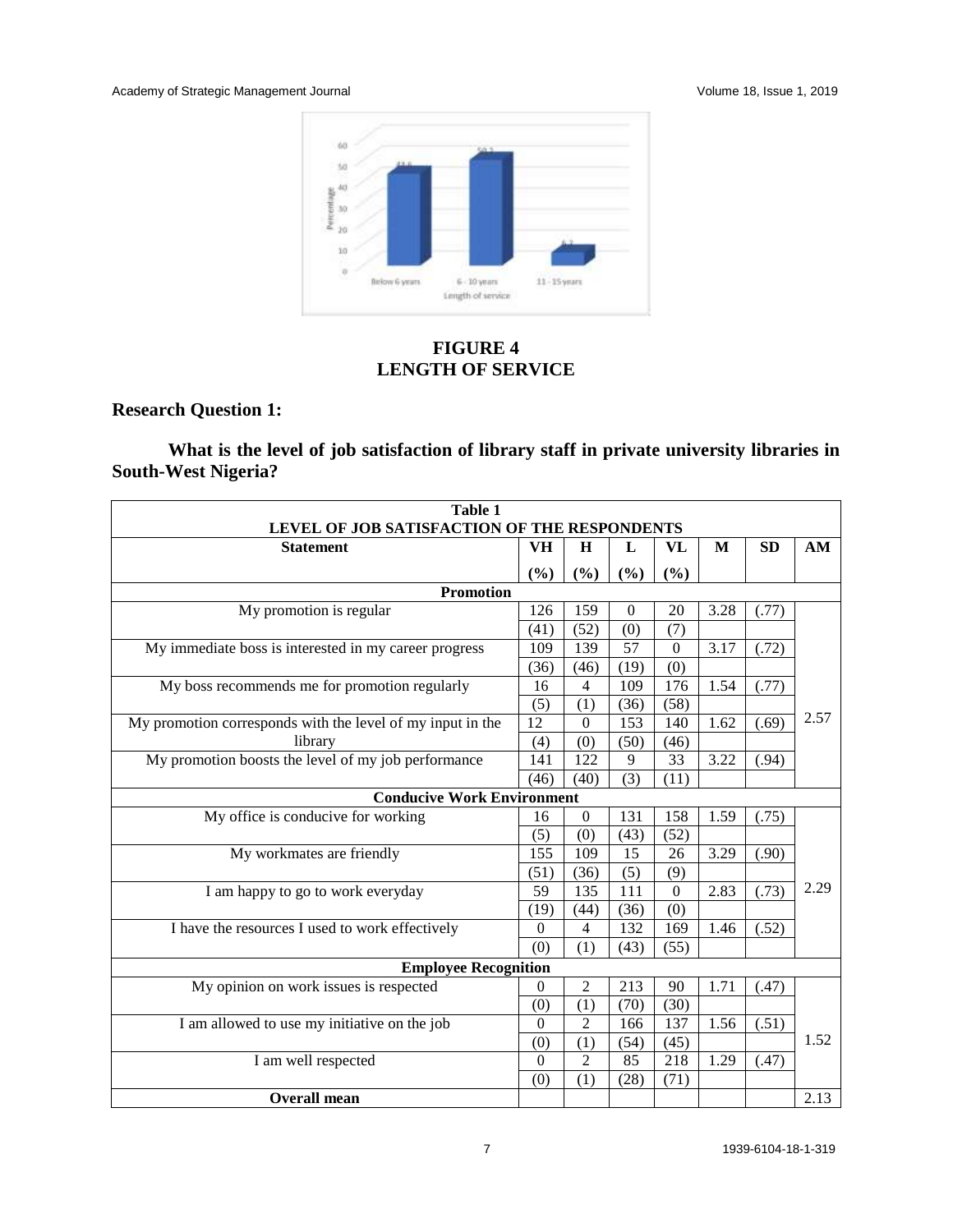Academy of Strategic Management Journal Volume 18, Issue 1, 2019

Deduction could be made from Table 1 based on the average mean score of 2.13 on the sale 4 that low job satisfaction was evident among library staff in Private University Libraries. In the same vein, recognition of librarians which was a predictor was found to be low (average mean=1.52,). This is a pivot for conclusion that expected respect by the staff of private university libraries investigated was not accorded them in their various institutions. It was also found that the work environment was also not conducive for the library staff of the investigated university libraries (average mean=2.29). Opportunities for promotions was high (average mean=2.57). This implies that the promotion of library staff is regular in all the investigated private university libraries. This may be may improve their level of job satisfaction.

# **Research Question 2:**

**What is the level of motivation of library staff in the private university libraries in South-West, Nigeria?**

| Table 2<br>LEVEL OF MOTIVATION OF THE RESPONDENTS               |                  |                |                  |                  |      |           |      |  |  |
|-----------------------------------------------------------------|------------------|----------------|------------------|------------------|------|-----------|------|--|--|
| <b>Statement</b>                                                | VH               | $\mathbf H$    | L                | VL               | M    | <b>SD</b> | AM   |  |  |
|                                                                 | (%)              | (%)            | (%)              | (%)              |      |           |      |  |  |
| <b>Intrinsic Motivation</b>                                     |                  |                |                  |                  |      |           |      |  |  |
| Opportunity to use my ability                                   | 125              | 1              | 88               | 91               | 2.52 | (1.29)    |      |  |  |
|                                                                 | 41               | $\mathbf{0}$   | 29               | 30               |      |           |      |  |  |
| I have a sense of challenge and achievement                     | 200              | 33             | 24               | 48               | 3.26 | (1.14)    |      |  |  |
|                                                                 | 66               | 11             | $\,8\,$          | 16               |      |           |      |  |  |
| Positive recognition                                            | 206              | 22             | 32               | 45               | 3.28 | (1.14)    |      |  |  |
|                                                                 | 68               | 7              | 10               | 15               |      |           |      |  |  |
| I am being treated in caring and considerate manner by my       | 10               | 10             | 127              | 158              | 1.58 | (.71)     | 3.11 |  |  |
| boss                                                            | $\overline{3}$   | 3              | 42               | 52               |      |           |      |  |  |
| My work experience enhances my effective job performance        | $\overline{177}$ | 127            | $\mathbf{0}$     | 1                | 3.57 | (.51)     |      |  |  |
|                                                                 | 58               | 42             | $\overline{0}$   | $\overline{0}$   |      |           |      |  |  |
| My job skills enhance s my satisfaction in this information age | 159              | 117            | $\overline{22}$  | 7                | 3.40 | (.72)     |      |  |  |
|                                                                 | $\overline{52}$  | 38             | 7                | $\overline{2}$   |      |           |      |  |  |
| The higher degrees I acquired energize me to be more            | 165              | 139            | $\boldsymbol{0}$ | 1                | 3.53 | (.52)     |      |  |  |
| effective in the library work                                   | 54               | 46             | $\Omega$         | $\theta$         |      |           |      |  |  |
| Higher responsibility                                           | 217              | 87             | $\mathbf{0}$     | 1                | 3.70 | (.48)     |      |  |  |
|                                                                 | 71               | 29             | $\overline{0}$   | $\overline{0}$   |      |           |      |  |  |
| <b>Extrinsic Motivation</b>                                     |                  |                |                  |                  |      |           |      |  |  |
| Job security                                                    | 239              | 1              | 26               | 39               | 3.44 | (1.09)    |      |  |  |
|                                                                 | 78               | $\overline{0}$ | 9                | 13               |      |           |      |  |  |
| Career advancement/development opportunity                      | 260              | 44             | $\boldsymbol{0}$ | $\mathbf{1}$     | 3.85 | (.39)     |      |  |  |
|                                                                 | 85               | 14             | $\boldsymbol{0}$ | $\boldsymbol{0}$ |      |           |      |  |  |
| Training and career development                                 | 165              | 104            | 35               | 1                | 3.42 | (.70)     |      |  |  |
|                                                                 | 54               | 34             | 11               | $\overline{0}$   |      |           |      |  |  |
| Payment of reasonable salaries and wages                        | 136              | 81             | 52               | 36               | 3.04 | (1.04)    |      |  |  |
|                                                                 | 45               | 27             | 17               | 12               |      |           | 2.81 |  |  |
| Good working conditions                                         | 152              | 58             | 50               | 45               | 3.04 | (1.12)    |      |  |  |
|                                                                 | 50               | 19             | 16               | 15               |      |           |      |  |  |
| Peaceful work environment                                       | 119              | 53             | 58               | 75               | 2.71 | (1.22)    |      |  |  |
|                                                                 | 39               | 17             | 19               | 25               |      |           |      |  |  |
| Office physical environment (i.e. clean, provision of air       | 105              | 86             | 28               | 86               | 2.69 | (1.21)    |      |  |  |
| condition, fan, good offices, furniture and fittings)           | 34               | 28             | 9                | 28               |      |           |      |  |  |
| Leadership styles                                               | 125              | 38             | 82               | 60               | 2.75 | (1.19)    |      |  |  |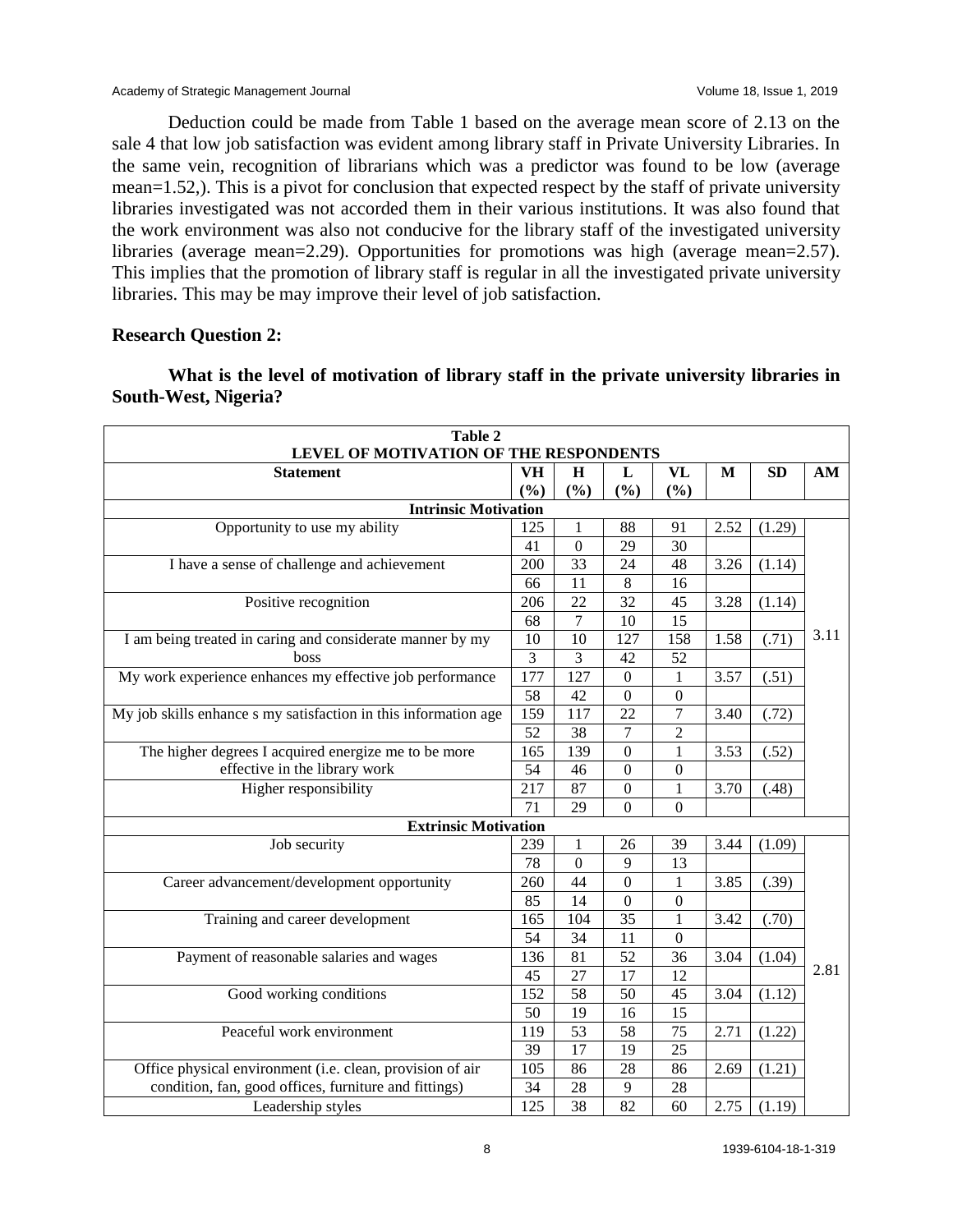Academy of Strategic Management Journal Volume 18, Issue 1, 2019

|                                                              | 41  | 12             | 27  | 20  | 41   |        |      |
|--------------------------------------------------------------|-----|----------------|-----|-----|------|--------|------|
| Fair employee treatment                                      | 119 | 23             | 94  | 69  | 2.63 | (1.21) |      |
|                                                              | 39  | 8              | 31  | 23  |      |        |      |
| Availability of operational tools and equipment enhance my   | 114 | 62             | 49  | 80  | 2.69 | (1.22) |      |
| productivity in the library.                                 | 37  | 20             | 16  | 26  |      |        |      |
| Unconductive work environment provided by my employer        | 114 | 13             | 91  | 87  | 2.50 | (1.25) |      |
| affects my productivity.                                     | 37  | 4              | 30  | 29  |      |        |      |
| Poor management has a negative impact on my productivity in  | 164 | 5              | 86  | 50  | 2.93 | (1.21) |      |
| the library                                                  | 54  | $\overline{c}$ | 28  | 16  |      |        |      |
| Negative attitude exhibited by most library users affects my | 16  | 10             | 158 | 121 | 1.74 | (.76)  |      |
| productivity                                                 | 5   | 3              | 52  | 40  |      |        |      |
| Effective job design put in place by my employer enhances    | 94  | 73             | 34  | 104 | 2.51 | (1.25) |      |
| my job performance in the library                            | 31  | 24             | 11  | 34  |      |        |      |
| Effective implementation of government laws and policies     | 131 | 40             | 25  | 109 | 2.63 | (1.35) |      |
| enhances my productivity as a librarian                      | 43  | 13             | 8   | 36  |      |        |      |
| Security of lives and properties in the university community | 110 | 43             | 118 | 34  | 2.75 | (1.07) |      |
| enhances my productivity in the university library           | 36  | 14             | 39  | 11  |      |        |      |
| Not payment of some academic allowances as paid to my        | 63  | 61             | 126 | 55  | 2.43 | (1.01) |      |
| colleagues that are lecturers affects my productivity        | 21  | 20             | 41  | 18  |      |        |      |
| <b>Overall Mean</b>                                          |     |                |     |     |      |        | 2.96 |

Table 2 indicates that the level of motivation was considered to be high by library staff in private University Libraries South-West, Nigeria. This is evident, considering the average mean score of 2.96 on the scale of 4. Intrinsic motivation seems to be high with average mean score of 3.11, compare with extrinsic motivation with the average mean score of 2.81. This implies that the library staff in the private university libraries investigated were more motivated intrinsically than extrinsically. Meaning that the motivation they received from external (their employees) such as salary, promotion, job security among other was less than their internal motivation such as work experience, skills, higher degree among others.

# **Hypothesis Testing**

| Table 3                                                                                                                  |      |                                |   |           |                |                 |  |
|--------------------------------------------------------------------------------------------------------------------------|------|--------------------------------|---|-----------|----------------|-----------------|--|
| RELATIONSHIP BETWEEN MOTIVATION AND JOB SATISFACTION OF<br><b>LIBRARY STAFF IN NIGERIAN PRIVATE UNIVERSITY LIBRARIES</b> |      |                                |   |           |                |                 |  |
| <b>Variables</b>                                                                                                         | Mean | <b>Standard Deviation (SD)</b> | N | R         | <b>P</b> value | <b>Decision</b> |  |
| <b>Staff Motivation</b>                                                                                                  | 2.96 | 0.49                           |   | 305 0.036 | 0.000          | Significant     |  |
| Job Satisfaction                                                                                                         | 2.13 | 0.36                           |   |           |                |                 |  |

Note: P<0.05 level

The relationship motivation and job satisfaction of library staff in Nigerian private university libraries is as shown in Table 3. The result indicates that motivation correlated significantly and positively with job satisfaction of library staff in private University Library, South-West, Nigeria (r=0.036, N=305, P<0.05). Therefore, null hypothesis is rejected. Suggest that when motivation increases, job satisfaction will also increase.

The main aim of this study is to understand the Nexus between Motivation and Job Satisfaction of Library Staff in Nigeria. The result of the study as presented in table 1 reveals that the level of job satisfaction among investigated library staff was low, with the average mean of 2.13. The low job satisfaction by the staff is hinged on poor recognition of library staff and lack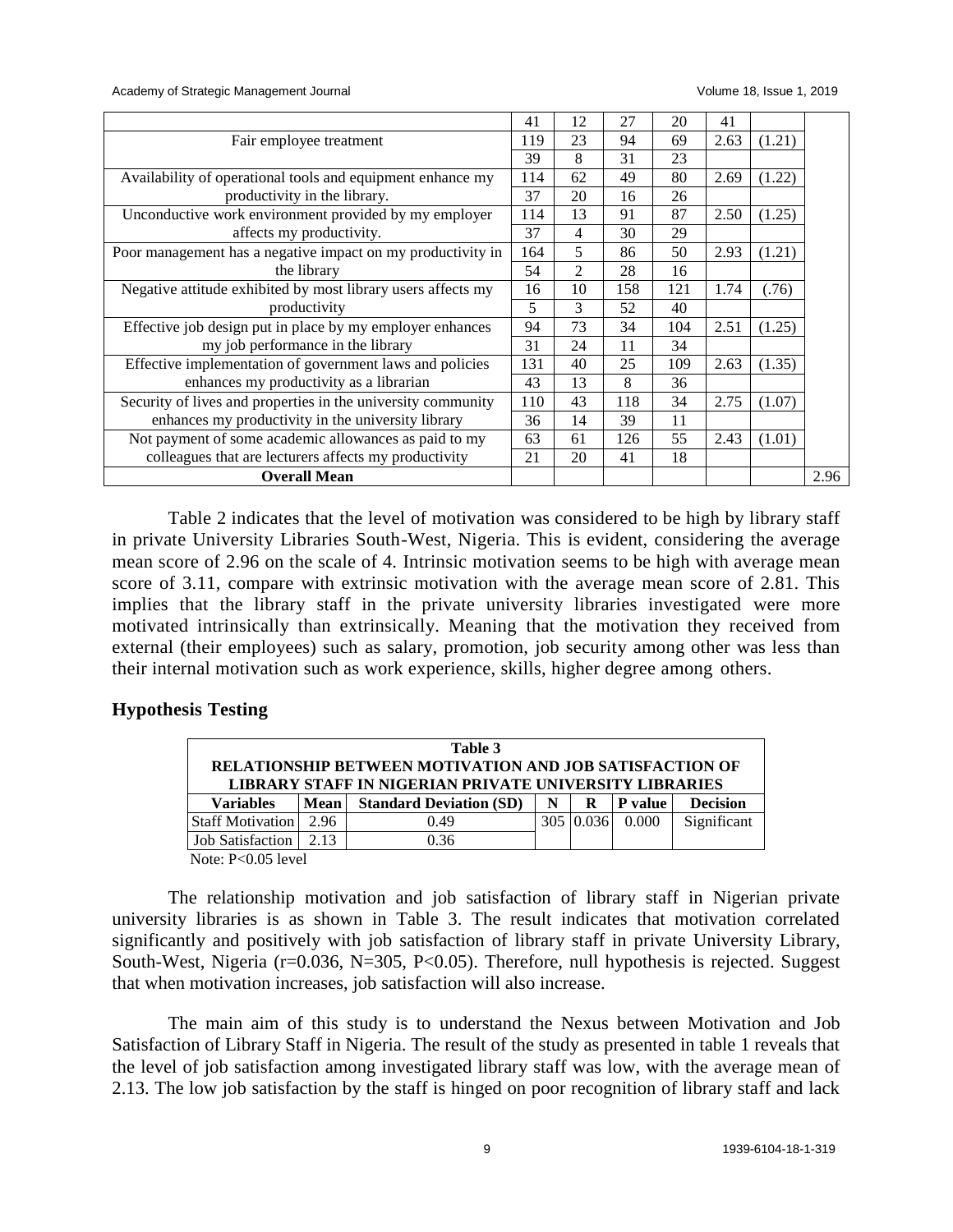of conducive working environment with average mean scores of 1.52 and 2.29 on a scale of 4 respectively. Due to lack of respect (mean=1.29) for library staff and the denial of opportunity to use their initiatives (mean=1.56), hence their job satisfaction was low. Previous studies (Ikonne & Onuoha, 2013; Dhanapal et al., 2013; Esakkimuthu & Vellaichamy, 2015; Lamptey et al., 2013) conducted in other fields also found that regular promotion; recognition and opportunity to use personal initiative are predictors of job satisfaction.

Furthermore, as shown in Table 2 the level of motivation of library staff in private university libraries in South-West Nigeria was high (average mean=2.96) on a scale of 4. Intrinsic motivation appears to have higher average mean score of 3.11 than extrinsic motivation that has the average mean of 2.81. It implies that the library staffs in private University libraries South-West, Nigeria were motivated intrinsically than extrinsically. These findings agreed with previous studies of Yaya et al. (2016), who also discovered that the library staff in the universities libraries he investigated were more motivated intrinsically than extrinsically.

The correlation analysis presented in Table 3 indicates that motivation correlated significantly and positively with job satisfaction of library staff in private University Library, South-West, Nigeria ( $r=0.036$ ,  $P<0.05$ ).

Therefore, the null hypothesis was rejected. This conforms to previous studies such as Yaya et al. (2016); Oni-Ojo et al. (2015); Adeoye & Fields (2014); Ahmad et al. (2014); Kian et al. (2014); Khan & Parveen (2014); Babalola & Nwalo (2013); Jain (2013); Ajala (2012); Jehanzeb et al. (2012). The authors established a relationship between motivation and job satisfaction of employees in various organizations. This implies that a well-motivated employee is likely to be satisfied with his/her job.

#### **CONCLUSION**

Motivation as presented in this study is intrinsic and extrinsic while job satisfaction that engenders productivity is pivoted on the duo. This investigation has been able to establish the relationship between motivation and job satisfaction. It therefore holds that organizational culture and management decisions that entrench motivation as a paramount factor has high tendency to maintain a productive workforce. This implies that as the level of motivation increases, the tendency is very high for productivity level to also increase.

From the findings of this study, it is therefore concluded that motivation of library staff is inevitable to enhance their job satisfaction especially in private university libraries. Hence university librarians and other sectional heads should put in place those motivating factors that would enhance job satisfaction of workers in the libraries. This is true because satisfied workers are productive workers and they will want to stay and work for the success of the organization.

#### **RECOMMENDATIONS**

- 1. The study revealed high level of organizational injustice of library staff in the private university library and this may lead to job dissatisfaction. This was attributed to fact that employees were not treated base on merit; they are not treated fairly, among others. The study recommends that the library management should treat the employee's base on merit as this will go a long way to improve organizational trust and also increase the staff job satisfaction.
- 2. Library staff in private university library staff should be more recognize and be more motivate d in terms of intrinsic motivation; this will eventually increase their level of job satisfaction.
- 3. The management of libraries in private universities should take the issue of staff welfare to be priority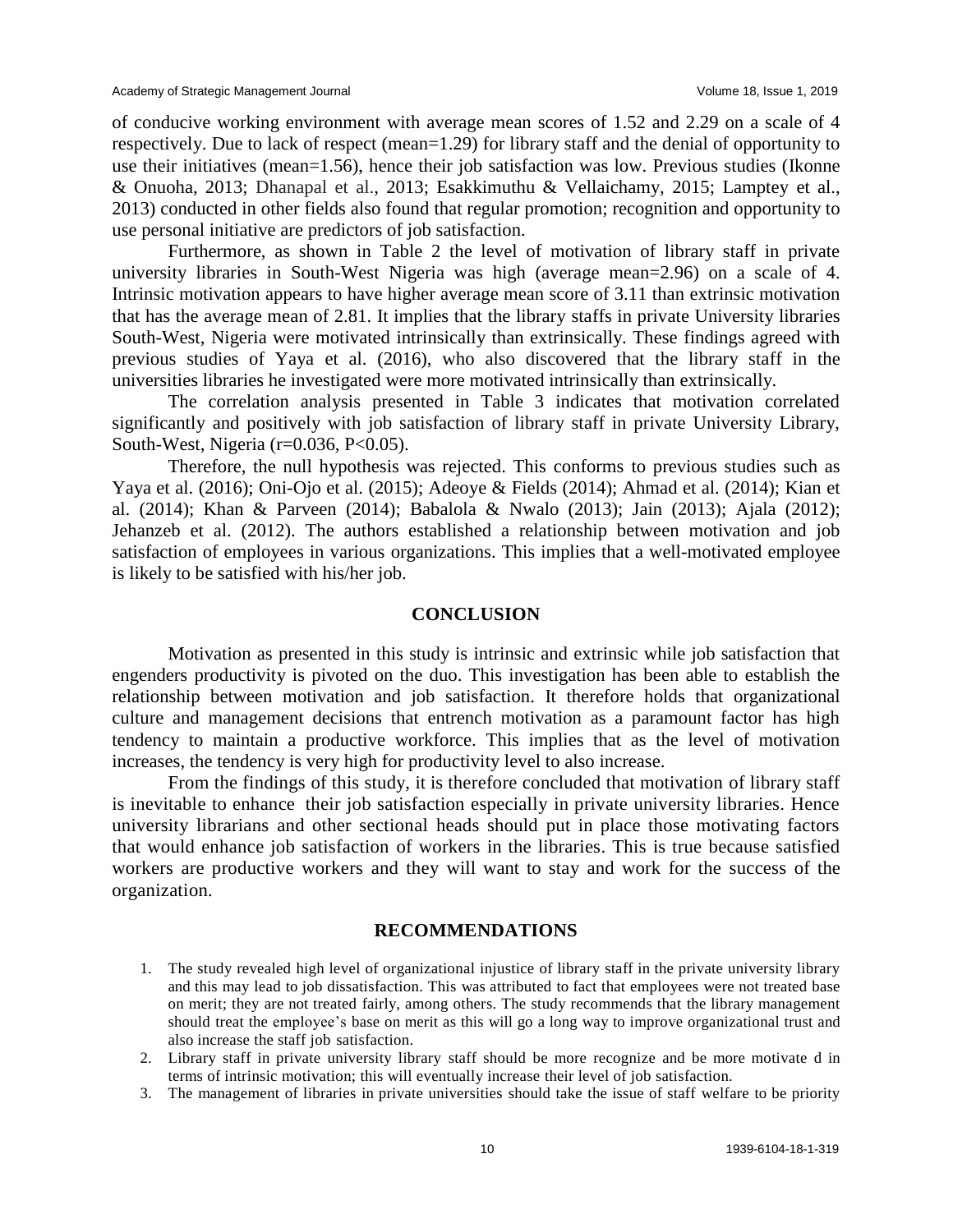Academy of Strategic Management Journal Volume 18, Issue 1, 2019

this will increase their level of job satisfaction and organizational productivity will increase at the long run.

4. Library staff should be train and retrain regularly, this will increase their motivational level and at the same time increase organizational productivity.

#### **ACKNOWLEDGEMENTS**

The authors wish to acknowledge the publication sponsorship of this paper from Landmark University, Omu-Aran, Nigeria.

#### **REFERENCES**

- Ademodi, D.T., & Akintomide, O.A. (2015). A comparative study of levels of job satisfaction among librarians in private and public universities in Ondo State. *Journal of Information and Knowledge Management*, *5*(11), 1-9.
- Adeoye, A.O., & Fields, Z. (2014). Compensation management and employee job satisfaction: A case of Nigeria. *Journal of Social Sciences*, *41*(3), 345-352.
- Ahmad, N., Iqbal, N., Javed, K., & Hamad, N. (2014). Impact of organizational commitment and employee performance on the employee satisfaction. *International Journal of Learning, Teaching and Educational Research*, *1*(1), 84-92.
- Ajala, E.M. (2012). The Influence of workplace environment on workers' welfare performance and productivity. The African symposium*. An Online Journal of the African Educational Research Network, 12* (1), 141-149.
- Akanbi, P.A. (2011). *Influence of extrinsic and intrinsic motivation on employees' performance*. Proceedings of the 6<sup>th</sup> African Regional Congress of Nigerian Industrial Relations Association, 24-28. University of Lagos, Nigeria.
- Amaanda, N.M. (2011). *The impact of employees' motivation and empowerment on delivering service quality to enhance customer satisfaction: Case company X*. Degree Programme in Business Management Thesis.
- Amune, J.B. (2014). A comparative study of the determinants of job satisfaction among male and female librarians in public university libraries in Edo State of Nigeria. *International Journal of Education and Research, 2*(7).
- Aydogdu, S., & Asikgil, B. (2011). An empirical study of the relationship among job satisfaction, organizational commitment and turnover intention. *International Review of Management and Marketing*, *1*(3), 43-53.
- Babalola, G.A., & Nwalo, K.I.N. (2013). Influence of job motivation on the productivity of librarians in colleges of education in Nigeria. *Information and Knowledge Management, 3*(5), 70-75.
- Benrazavi, S.R., & Silong, A.D. (2013). Employees' job satisfaction and its influence on willingness to work in teams. *Journal of Management Policy and Practice*, *14*(1), 127-140.
- Bhatnegar, A. (2014). *Determinants of motivation and job satisfaction among primary health workers: Case studies from Nigeria and India*. PhD's Thesis, Johns Hopkins University, United States.
- Bhatti, K. K., & Qureshi, T. M. (2007). Impact of employee participation on job satisfaction, employee commitment and employee productivity. *International Review of Business Research Papers*, *3*(2), 54-68.
- Bibi, A., Lanrong, Y., Haseeb, M., & Ahmad, I. (2012). The Effect of human resource management practices on employees' job satisfaction on the universities of Pakistan. *Business Management Dynamics*, *1*(12), 1-14.
- Böckerman, P., & Ilmakunnas, P. (2012). The job satisfaction-productivity nexus: A study using matched survey and register data. *ILR Review*, *65*(2), 244-262.
- Boluade, M.T. (2004). *A study of motivation, job performance and job satisfaction among staff of the National Library of Nigeria*. Upublished MLS Thesis, Ahmadu Bello University, Zaria.
- Chuks-Ibe, P.O., & Ozioko, R.E. (2014). Problems militating against job satisfaction among librarians in academic libraries in Niger state, Nigeria. *Information Technologist, 11*(1).
- Court, T.O. (2012). Rewards and job satisfaction: Imperatives for high performance in manufacturing firms-A study of Rivers State, Nigeria. *International Journal of Labour & Organizational Psychology, 8*(1&2), 25-36.
- Dauda, A., Maishanu, M.M., & Mawoli, M.A. (2013). Effect of internal service quality on employee job satisfaction: evidence from Abubakar Gimba Library, IBB University, Lapai-Nigeria. *American International Journal of Contemporary Research*, *3*(6), 88-96.
- Dhanapal, S., Subramaniam, T., & Vashu, D. (2013). Factors affecting job satisfaction among academicians: A comparative study between gender and generations. *International Journal of Management Excellence*, *2*(1),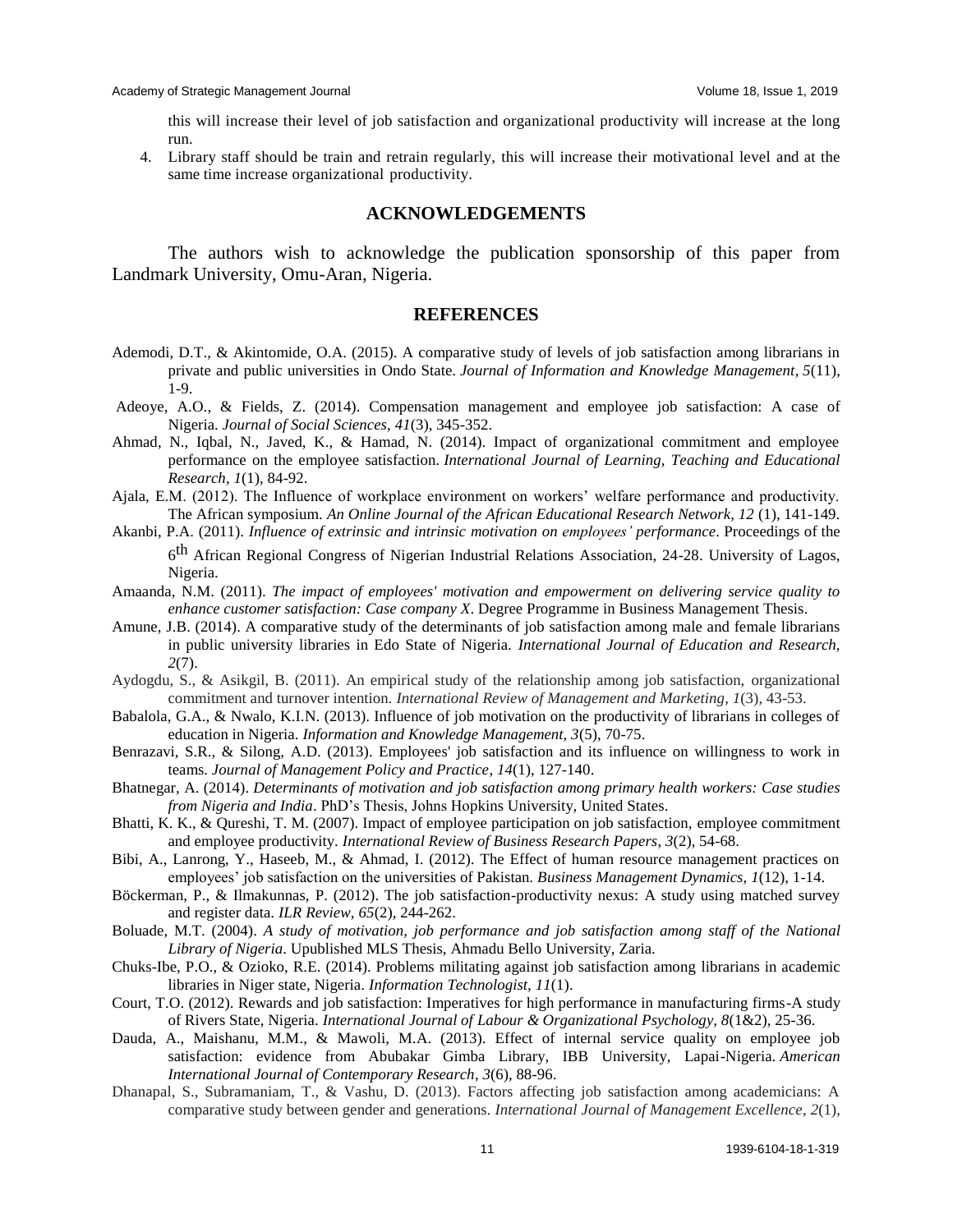128-139.

- Etubi, M., & Ikekhai, M.O. (2007). Retrospective conversion: Our experience in University of Jos Library. *Information Technologist: International Journal of Information and Communication Technology, 4*(1), 92- 94.
- Esakkimuthu, C., & Vellaichamy, A. (2015). Job satisfaction among the library professionals in engineering institutions: An empirical study. *International Journal of Digital Library Services*, *5*(1), 22-37.
- Gillet, N., Vallerand, R.J., & Lafrenière, M.A.K. (2012). Intrinsic and extrinsic school motivation as a function of age: The mediating role of autonomy support. *Social Psychology of Education*, *15*(1), 77-95.
- Idiegbeyan-ose, J. (2018). An investigation on the nexus between leadership style and job satisfaction of library staff in private university libraries South-West, Nigeria. *Library Philosophy and Practice (e-journal).*1677.
- Idiegbeyan-ose, J., Opeke, R., Nwokeoma, N.M., & Osinulu, I. (2018). Influence of organisational culture on turnover intention of Library Staff in Private University Libraries, South-West Nigeria. *Academy of Strategic Management Journal*, *17*(4).
- Ikonne, C.N., & Onuoha, U.D. (2013). Factors influencing job satisfaction of librarians in Federal and State University Libraries in Southern Nigeria. *Open Access Library Journal*, *2*(1).
- Jain, P. (2013). A paradigm shift in the  $21<sup>st</sup>$  century academic libraries and librarians: prospectus and opportunities. *European Journal of Academic Research*, *1*(3), 133-147.
- Jehanzeb, K., Rasheed, R.F., Rasheed, A., & Aamir, A. (2012). Impact of rewards and motivation on job satisfaction in banking sector of Saudi Arabia. *International Journal of Business and Social Science, 3*(21), 272-278
- Khan, N., & Parveen, S. (2014). A comparative study of job satisfaction of employees in public and private sector banks in India with reference to U.P. State. *Science International, 26*(2), 813-820.
- Kian, T.S., Yusoff, W.F.W., & Rajah, S. (2014). Job satisfaction and motivation: What are the difference among these two. *European Journal of Business and Social Sciences*, *3*(2), 94-102.
- Kolawole, J.A., Abolaji, J.A., & Olagoke, D.P. (2015). Motivation and information management as a tool of job satisfaction of employees in Nigeria. *African Journal of Business Management*, *9*(19), 680-687.
- Lai, E.R. (2011). Motivation: A literature review. *Person Research's Report*.
- Lamptey, R.B., Boateng, M.S., & Antwi, I.K. (2013). Motivation and performance of librarians in public universities in Ghana. *Library Philosophy and Practice*.
- Machara, L., & Jain, P. (2016). Factors affecting staff motivation in public libraries: A case of selected public libraries in Botswana. *Mousaion*, *34*(1), 101-122.
- Maithili, V., & Navaneethakrishnan, S. (2014). Job satisfaction of teacher-librarians: A case study of the Jaffna District, Sri Lanka. *Chinese Librarianship: an International Electronic Journal*, *38*, 77-83.
- Ogunrombi, S.A., & Elogie, T.A. (2015). *Staff motivation and productivity in John Harris Library*. University of Benin, Benin City, Nigeria.
- Olusegun, O.S. (2012). *Influence of motivation on turnover of library personnel in some public universities in south west Nigeria.*
- Oni-Ojo, E.E., Salau, O.P., Dirisu, J.F., & Waribo, Y. (2015). Incentives and job satisfaction: Its implications for competitive positioning and organizational survival in Nigerian manufacturing industries. *American Journal of Management*, *15*(2), 74-87.
- Parvin, M.M., & Kabir, M.N. (2011). Factors affecting employee job satisfaction of pharmaceutical sector. *Australian Journal of Business and Management Research*, *1*(9), 113.
- Rizqi, N.A., & Ridwan, S. (2015). The effects of pay satisfaction and affective commitment on turnover intention. *International Journal of Research Studies in Psychology*, 4(2), 57-70.
- Saeed, I., Waseem, M., Sikander, S., & Rizwan, M. (2014). The relationship of turnover intention with job satisfaction, job performance, leader member exchange, emotional intelligence and organizational commitment. *International Journal of Learning and Development*, *4*(2), 242-256.
- Sageer, A., Rafat, S., & Agarwal, P. (2012). Identification of variables affecting employee satisfaction and their impact on the organization. *IOSR Journal of Business and Management*, *5*(1), 32-39.
- Saka, K.A., & Salman, A.A. (2014). An assessment of the levels of job motivation and satisfaction as predictors of job performance of library personnel in Nigerian universities. *Journal of Balkan Libraries Union*, *2*(2), 26- 33.
- Saleem, R., Mahmood, A., & Mahmood, A. (2010). Effect of work motivation on job satisfaction in mobile telecommunication service organizations of Pakistan. *International Journal of Business and Management*, *5*(11), 213.
- Singh, R.R., Chauhan, A., Agrawal, S., & Kopoor, S. (2011). Impact of organizational climate on job satisfaction-A comparative study. *International Journal of Computer Science and Management Studies, 11*(2).